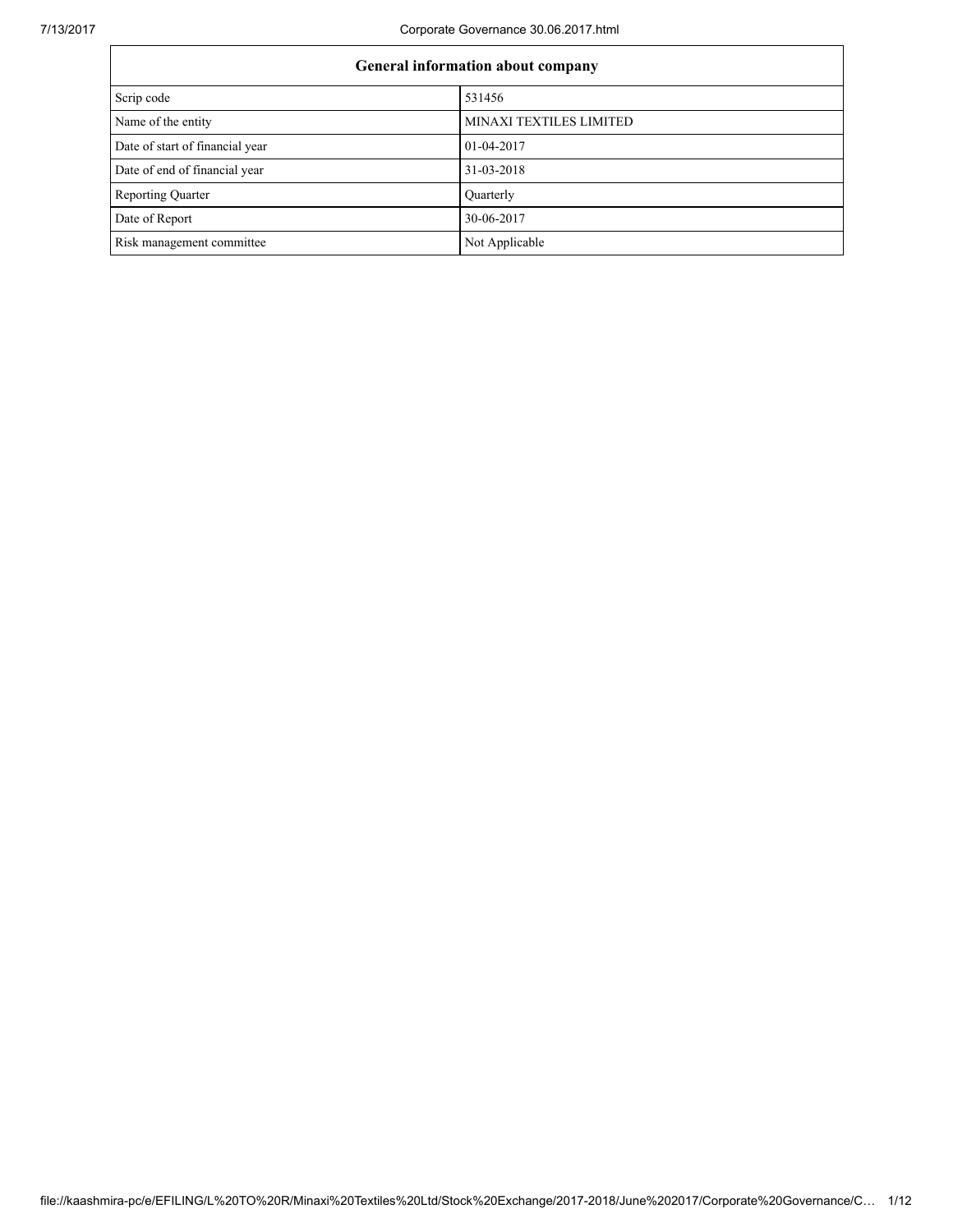|                | <b>Annexure I</b>                                              |                                                    |                                                                                      |            |                               |                            |                               |                                                                      |                      |                                            |                                                                                                                                                    |                                                                                                                                                                             |                                                                                                                                                                                                            |       |
|----------------|----------------------------------------------------------------|----------------------------------------------------|--------------------------------------------------------------------------------------|------------|-------------------------------|----------------------------|-------------------------------|----------------------------------------------------------------------|----------------------|--------------------------------------------|----------------------------------------------------------------------------------------------------------------------------------------------------|-----------------------------------------------------------------------------------------------------------------------------------------------------------------------------|------------------------------------------------------------------------------------------------------------------------------------------------------------------------------------------------------------|-------|
|                | Annexure I to be submitted by listed entity on quarterly basis |                                                    |                                                                                      |            |                               |                            |                               |                                                                      |                      |                                            |                                                                                                                                                    |                                                                                                                                                                             |                                                                                                                                                                                                            |       |
|                | <b>I. Composition of Board of Directors</b>                    |                                                    |                                                                                      |            |                               |                            |                               |                                                                      |                      |                                            |                                                                                                                                                    |                                                                                                                                                                             |                                                                                                                                                                                                            |       |
|                |                                                                |                                                    |                                                                                      |            |                               |                            |                               | Disclosure of notes on composition of board of directors explanatory |                      |                                            |                                                                                                                                                    |                                                                                                                                                                             |                                                                                                                                                                                                            |       |
|                |                                                                |                                                    | Is there any change in information of board of directors compare to previous quarter |            |                               |                            |                               |                                                                      |                      |                                            |                                                                                                                                                    |                                                                                                                                                                             |                                                                                                                                                                                                            |       |
| Sr             | Title<br>(Mr)<br>Ms)                                           | Name of the Director                               | PAN                                                                                  | <b>DIN</b> | Category<br>1 of<br>directors | Category 2<br>of directors | Category<br>3 of<br>directors | Date of<br>appointment<br>in the<br>current term                     | Date of<br>cessation | Tenure<br>of<br>director<br>(in<br>months) | No of<br>Directorship<br>in listed<br>entities<br>including<br>this listed<br>entity (Refer<br>Regulation<br>$25(1)$ of<br>Listing<br>Regulations) | Number<br>of<br>memberships<br>in Audit/<br>Stakeholder<br>Committee(s)<br>including this<br>listed entity<br>(Refer<br>Regulation<br>$26(1)$ of<br>Listing<br>Regulations) | No of<br>post of<br>Chairperson<br>in Audit/<br>Stakeholder<br>Committee<br>held in listed<br>entities<br>including<br>this listed<br>entity (Refer<br>Regulation<br>$26(1)$ of<br>Listing<br>Regulations) | Notes |
|                | Mr                                                             | <b>BHARATBHAI</b><br>PRABHUDAS PATEL               | ABIPP7786M                                                                           | 00161825   | Executive<br>Director         | Not<br>Applicable          | <b>MD</b>                     | 01-06-2013                                                           |                      |                                            |                                                                                                                                                    | $\overline{2}$                                                                                                                                                              | $\Omega$                                                                                                                                                                                                   |       |
| $\overline{c}$ | Mr                                                             | <b>KIRITKUMAR</b><br>SHAMBHUPRASAD<br><b>PATEL</b> | ACEPP2391R                                                                           | 00372855   | Executive<br>Director         | Not<br>Applicable          |                               | 01-02-2014                                                           |                      |                                            |                                                                                                                                                    | $\theta$                                                                                                                                                                    | $\Omega$                                                                                                                                                                                                   |       |
| 3              | Mr                                                             | <b>DINESH</b><br>PURUSHOTTAMBHAI<br>PATEL          | ACEPP2392N                                                                           | 02268757   | Executive<br>Director         | Chairperson                |                               | 01-06-2013                                                           |                      |                                            |                                                                                                                                                    |                                                                                                                                                                             | $\mathbf{0}$                                                                                                                                                                                               |       |
| $\overline{4}$ | Mr                                                             | <b>NIRMAL</b><br><b>BHARATBHAI PATEL</b>           | ARWPP5122H                                                                           | 03584745   | Executive<br>Director         | Not<br>Applicable          |                               | 01-06-2016                                                           |                      |                                            |                                                                                                                                                    |                                                                                                                                                                             | $\theta$                                                                                                                                                                                                   |       |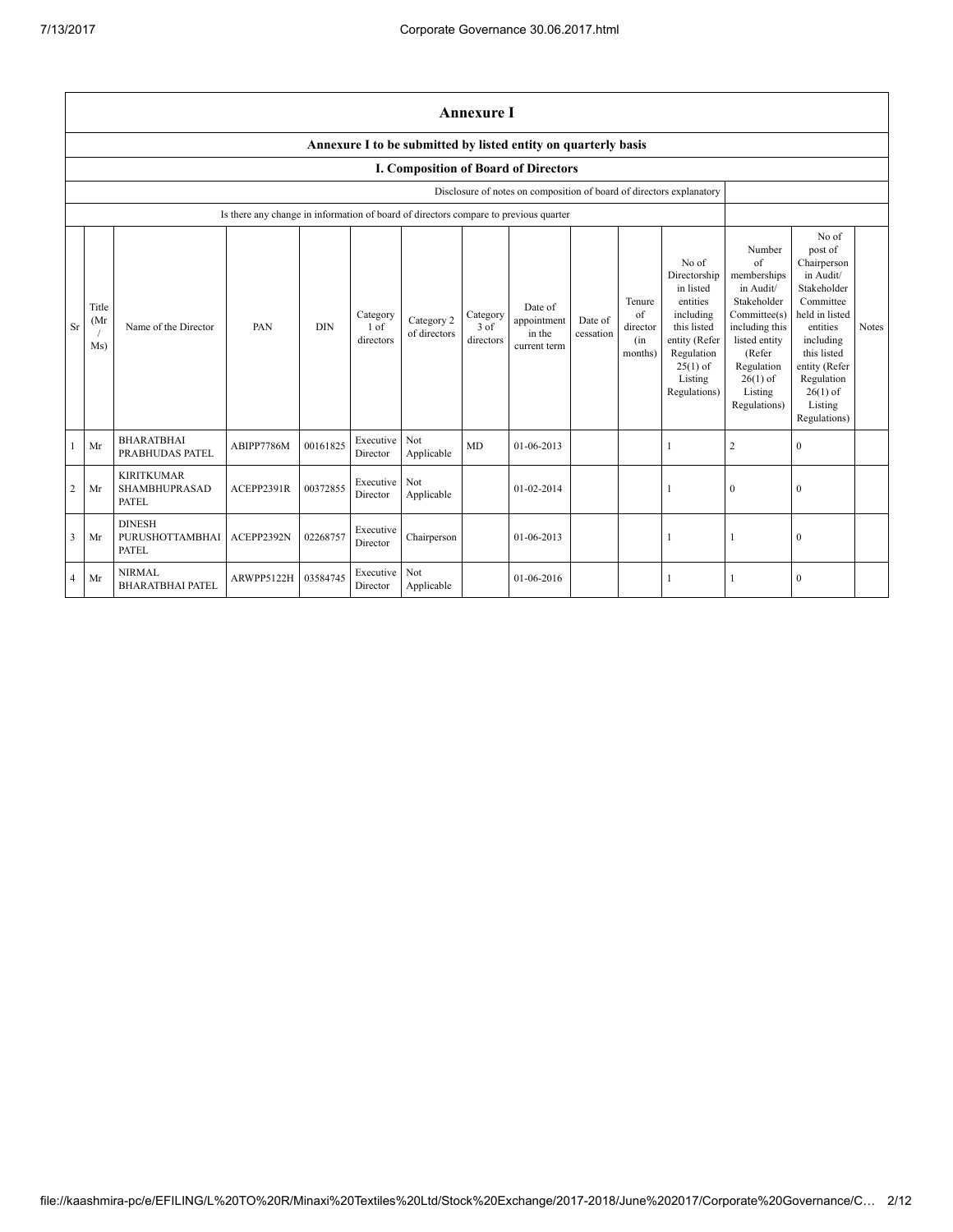|                | <b>Annexure I</b>                                              |                                                    |                     |            |                                                       |                               |                                 |                                                  |                      |                                            |                                                                                                                                                    |                                                                                                                                                                                     |                                                                                                                                                                                                            |              |
|----------------|----------------------------------------------------------------|----------------------------------------------------|---------------------|------------|-------------------------------------------------------|-------------------------------|---------------------------------|--------------------------------------------------|----------------------|--------------------------------------------|----------------------------------------------------------------------------------------------------------------------------------------------------|-------------------------------------------------------------------------------------------------------------------------------------------------------------------------------------|------------------------------------------------------------------------------------------------------------------------------------------------------------------------------------------------------------|--------------|
|                | Annexure I to be submitted by listed entity on quarterly basis |                                                    |                     |            |                                                       |                               |                                 |                                                  |                      |                                            |                                                                                                                                                    |                                                                                                                                                                                     |                                                                                                                                                                                                            |              |
|                |                                                                |                                                    |                     |            |                                                       |                               |                                 | I. Composition of Board of Directors             |                      |                                            |                                                                                                                                                    |                                                                                                                                                                                     |                                                                                                                                                                                                            |              |
| <b>Sr</b>      | Title<br>(Mr)<br>Ms)                                           | Name of the Director                               | PAN                 | <b>DIN</b> | Category 1<br>of directors                            | Category 2<br>of<br>directors | Category<br>$3$ of<br>directors | Date of<br>appointment<br>in the<br>current term | Date of<br>cessation | Tenure<br>of<br>director<br>(in<br>months) | No of<br>Directorship<br>in listed<br>entities<br>including<br>this listed<br>entity (Refer<br>Regulation<br>$25(1)$ of<br>Listing<br>Regulations) | Number<br>$\sigma$ f<br>memberships<br>in Audit/<br>Stakeholder<br>Committee(s)<br>including this<br>listed entity<br>(Refer<br>Regulation<br>$26(1)$ of<br>Listing<br>Regulations) | No of<br>post of<br>Chairperson<br>in Audit/<br>Stakeholder<br>Committee<br>held in listed<br>entities<br>including<br>this listed<br>entity (Refer<br>Regulation<br>$26(1)$ of<br>Listing<br>Regulations) | <b>Notes</b> |
| 5              | Mrs                                                            | <b>MANJULABEN</b><br><b>SHAMBHUPRASAD</b><br>PATEL | ACPPP7414E          | 06977992   | Non-<br>Executive -<br>Non<br>Independent<br>Director | Not<br>Applicable             |                                 | 11-02-2015                                       |                      |                                            | $\mathbf{1}$                                                                                                                                       | $\mathbf{0}$                                                                                                                                                                        | $\mathbf{0}$                                                                                                                                                                                               |              |
| 6              | Mr                                                             | <b>JASHWANTKUMAR</b><br><b>KANTILAL PATEL</b>      | ABIPP7785J          | 02268796   | Non-<br>Executive -<br>Independent<br>Director        | Not<br>Applicable             |                                 | 01-04-2014                                       |                      | 60                                         | $\mathbf{1}$                                                                                                                                       | 1                                                                                                                                                                                   | 1                                                                                                                                                                                                          |              |
| $\overline{7}$ | Mr                                                             | <b>VASUDEVBHAI</b><br><b>LALJIBHAI PATEL</b>       | ABRPP8738O 02268821 |            | Non-<br>Executive -<br>Independent<br>Director        | Not<br>Applicable             |                                 | 01-04-2014                                       |                      | 60                                         | $\mathbf{1}$                                                                                                                                       |                                                                                                                                                                                     | $\mathbf{0}$                                                                                                                                                                                               |              |
| 8              | Mr                                                             | <b>GHANSHYAM</b><br>CHINUBHAI PATEL                | AJZPP9733F          | 02268850   | Non-<br>Executive -<br>Independent<br>Director        | Not<br>Applicable             |                                 | 01-04-2014                                       |                      | 60                                         | 1                                                                                                                                                  | 1                                                                                                                                                                                   | $\mathbf{0}$                                                                                                                                                                                               |              |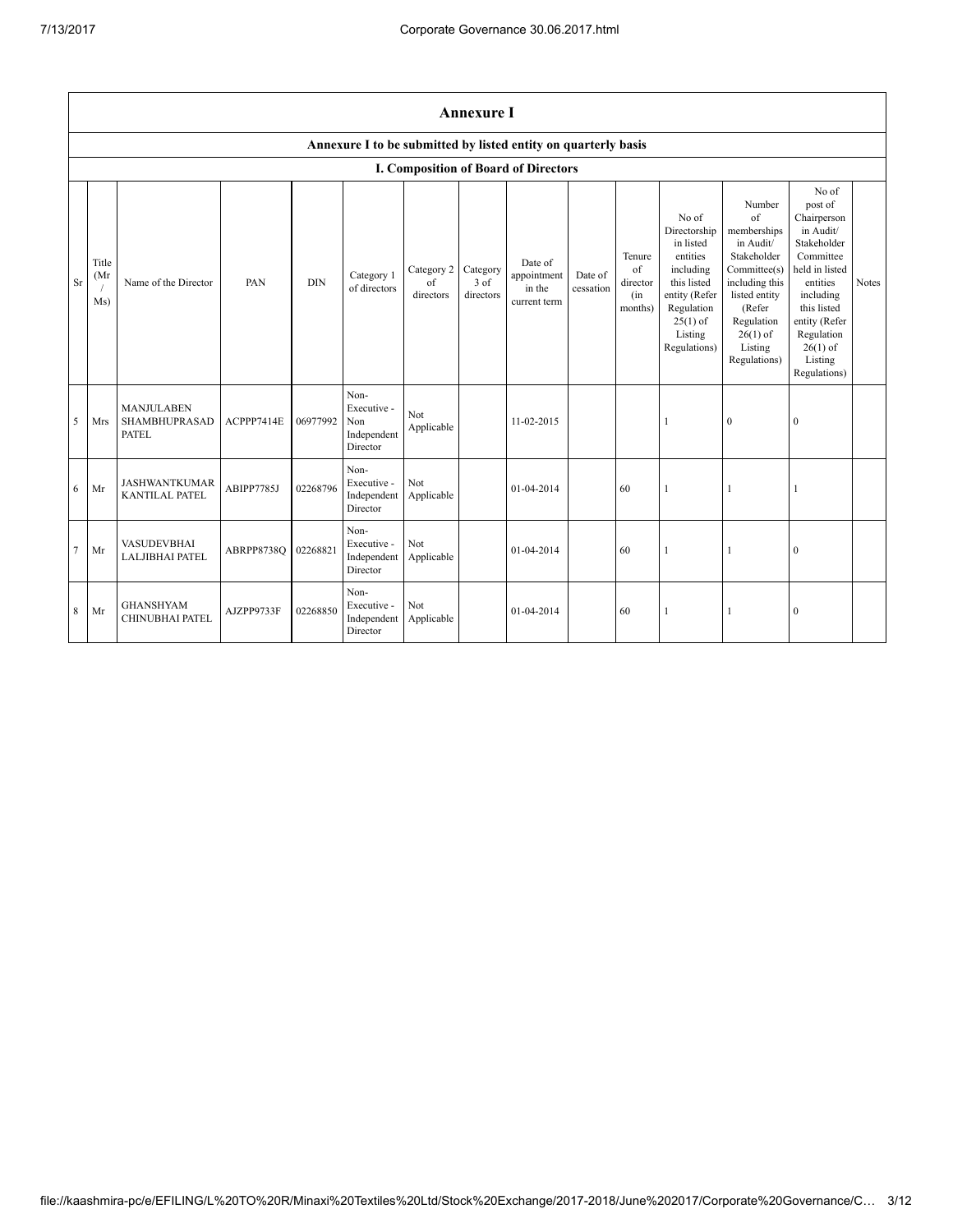|           | <b>Annexure I</b>    |                                                         |            |            |                                                |                               |                               |                                                                |                      |                                                    |                                                                                                                                                    |                                                                                                                                                                                     |                                                                                                                                                                                                            |       |
|-----------|----------------------|---------------------------------------------------------|------------|------------|------------------------------------------------|-------------------------------|-------------------------------|----------------------------------------------------------------|----------------------|----------------------------------------------------|----------------------------------------------------------------------------------------------------------------------------------------------------|-------------------------------------------------------------------------------------------------------------------------------------------------------------------------------------|------------------------------------------------------------------------------------------------------------------------------------------------------------------------------------------------------------|-------|
|           |                      |                                                         |            |            |                                                |                               |                               | Annexure I to be submitted by listed entity on quarterly basis |                      |                                                    |                                                                                                                                                    |                                                                                                                                                                                     |                                                                                                                                                                                                            |       |
|           |                      |                                                         |            |            |                                                |                               |                               | I. Composition of Board of Directors                           |                      |                                                    |                                                                                                                                                    |                                                                                                                                                                                     |                                                                                                                                                                                                            |       |
| <b>Sr</b> | Title<br>(Mr)<br>Ms) | Name of the<br>Director                                 | PAN        | <b>DIN</b> | Category 1<br>of directors                     | Category 2<br>of<br>directors | Category<br>3 of<br>directors | Date of<br>appointment<br>in the<br>current term               | Date of<br>cessation | Tenure<br>$\alpha$ f<br>director<br>(in<br>months) | No of<br>Directorship<br>in listed<br>entities<br>including<br>this listed<br>entity (Refer<br>Regulation<br>$25(1)$ of<br>Listing<br>Regulations) | Number<br>$\alpha$ f<br>memberships<br>in Audit/<br>Stakeholder<br>Committee(s)<br>including this<br>listed entity<br>(Refer<br>Regulation<br>$26(1)$ of<br>Listing<br>Regulations) | No of<br>post of<br>Chairperson<br>in Audit/<br>Stakeholder<br>Committee<br>held in listed<br>entities<br>including<br>this listed<br>entity (Refer<br>Regulation<br>$26(1)$ of<br>Listing<br>Regulations) | Notes |
| 9         | Mrs                  | <b>DHARMENDRA</b><br><b>NARAYANBHAI</b><br><b>PATEL</b> | ABIPP7996D | 02609546   | Non-<br>Executive -<br>Independent<br>Director | Not<br>Applicable             |                               | 01-04-2014                                                     |                      | 60                                                 |                                                                                                                                                    |                                                                                                                                                                                     |                                                                                                                                                                                                            |       |
| 10        | Mr                   | <b>BHAVIKKUMAR</b><br><b>RAMABHAI</b><br><b>PATEL</b>   | AWFPP4970P | 07253037   | Non-<br>Executive -<br>Independent<br>Director | Not<br>Applicable             |                               | 12-08-2015                                                     |                      | 60                                                 |                                                                                                                                                    | $\mathbf{0}$                                                                                                                                                                        | $\Omega$                                                                                                                                                                                                   |       |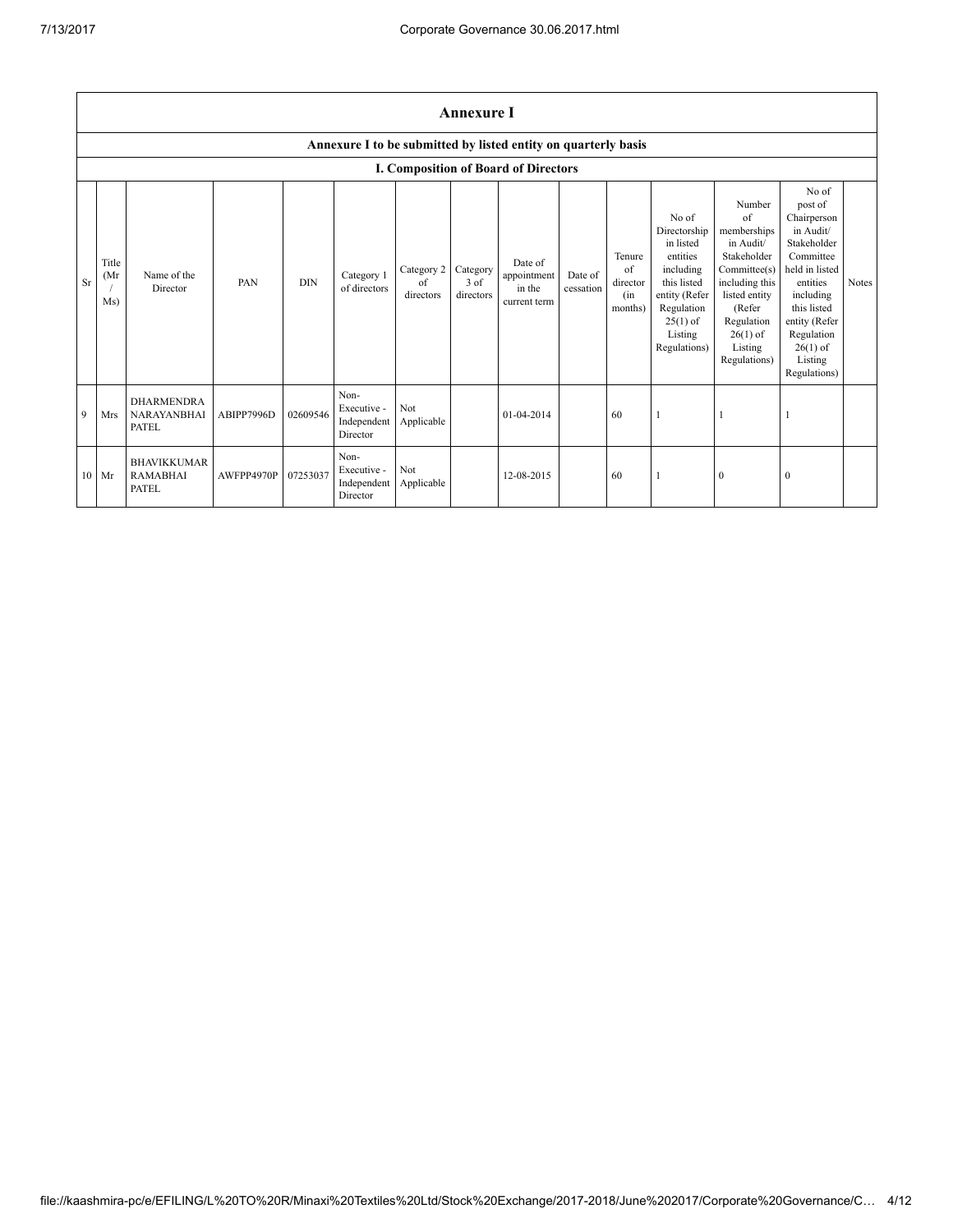|                | <b>Annexure 1</b>                                            |                                                                              |                                                |                            |                            |  |  |  |  |
|----------------|--------------------------------------------------------------|------------------------------------------------------------------------------|------------------------------------------------|----------------------------|----------------------------|--|--|--|--|
|                | <b>II. Composition of Committees</b>                         |                                                                              |                                                |                            |                            |  |  |  |  |
|                | Disclosure of notes on composition of committees explanatory |                                                                              |                                                |                            |                            |  |  |  |  |
|                |                                                              | Is there any change in information of committees compare to previous quarter |                                                |                            |                            |  |  |  |  |
| <b>Sr</b>      | Name Of Committee                                            | Name of Committee members                                                    | Category 1 of directors                        | Category 2 of<br>directors | Name of other<br>committee |  |  |  |  |
| 1              | <b>Audit Committee</b>                                       | <b>JASHWANTKUMAR</b><br>KANTILAL PATEL                                       | Non-Executive -<br><b>Independent Director</b> | Chairperson                |                            |  |  |  |  |
| $\overline{2}$ | <b>Audit Committee</b>                                       | VASUDEVBHAI LALJIBHAI<br>PATEL                                               | Non-Executive -<br><b>Independent Director</b> | Member                     |                            |  |  |  |  |
| 3              | <b>Audit Committee</b>                                       | <b>GHANSHYAM CHINUBHAI</b><br>PATEL                                          | Non-Executive -<br><b>Independent Director</b> | Member                     |                            |  |  |  |  |
| $\overline{4}$ | <b>Audit Committee</b>                                       | <b>BHARATBHAI PRABHUDAS</b><br><b>PATEL</b>                                  | <b>Executive Director</b>                      | Member                     |                            |  |  |  |  |
| 5              | Nomination and remuneration<br>committee                     | <b>DHARMENDRA</b><br><b>NARAYANBHAI PATEL</b>                                | Non-Executive -<br><b>Independent Director</b> | Chairperson                |                            |  |  |  |  |
| 6              | Nomination and remuneration<br>committee                     | <b>BHAVIKKUMAR RAMABHAI</b><br><b>PATEL</b>                                  | Non-Executive -<br><b>Independent Director</b> | Member                     |                            |  |  |  |  |
| 7              | Nomination and remuneration<br>committee                     | <b>JASHWANTKUMAR</b><br>KANTILAL PATEL                                       | Non-Executive -<br><b>Independent Director</b> | Member                     |                            |  |  |  |  |
| 8              | Nomination and remuneration<br>committee                     | <b>DINESH</b><br>PURUSHOTTAMBHAI PATEL                                       | <b>Executive Director</b>                      | Member                     |                            |  |  |  |  |
| $\mathbf Q$    | <b>Stakeholders Relationship</b><br>Committee                | <b>BHARATBHAI PRABHUDAS</b><br>PATEL                                         | <b>Executive Director</b>                      | Member                     |                            |  |  |  |  |
| 10             | Stakeholders Relationship<br>Committee                       | <b>DINESH</b><br>PURUSHOTTAMBHAI PATEL                                       | <b>Executive Director</b>                      | Member                     |                            |  |  |  |  |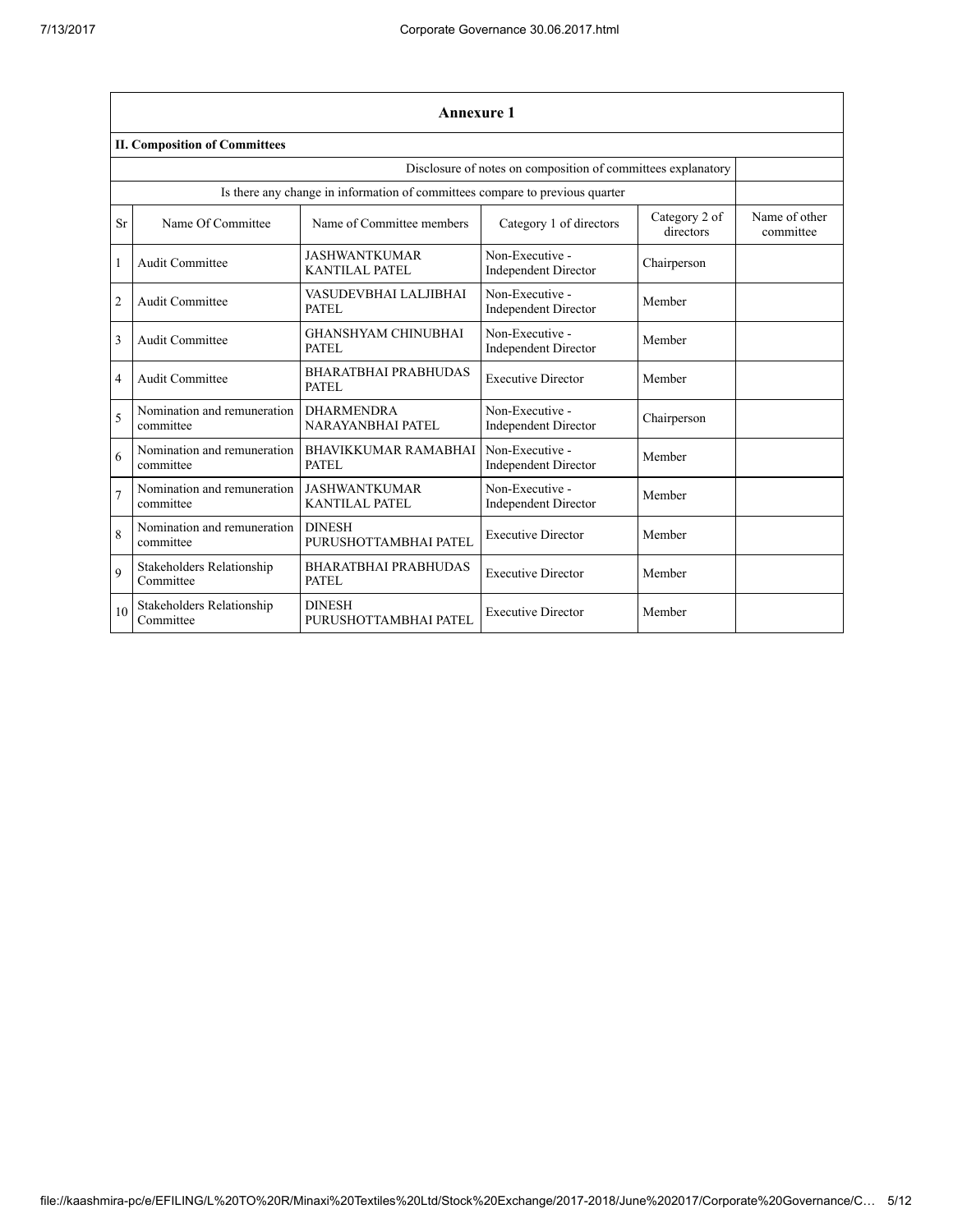|           | Annexure 1                             |                                        |                                                |                            |                            |  |  |  |
|-----------|----------------------------------------|----------------------------------------|------------------------------------------------|----------------------------|----------------------------|--|--|--|
|           | <b>II. Composition of Committees</b>   |                                        |                                                |                            |                            |  |  |  |
| <b>Sr</b> | Name Of Committee                      | Name of Committee members              | Category 1 of directors                        | Category 2 of<br>directors | Name of other<br>committee |  |  |  |
| -11       | Stakeholders Relationship<br>Committee | <b>DHARMENDRA</b><br>NARAYANBHAI PATEL | Non-Executive -<br><b>Independent Director</b> | Chairperson                |                            |  |  |  |
|           | Stakeholders Relationship<br>Committee | NIRMAL BHARATBHAI<br>PATEL.            | <b>Executive Director</b>                      | Member                     |                            |  |  |  |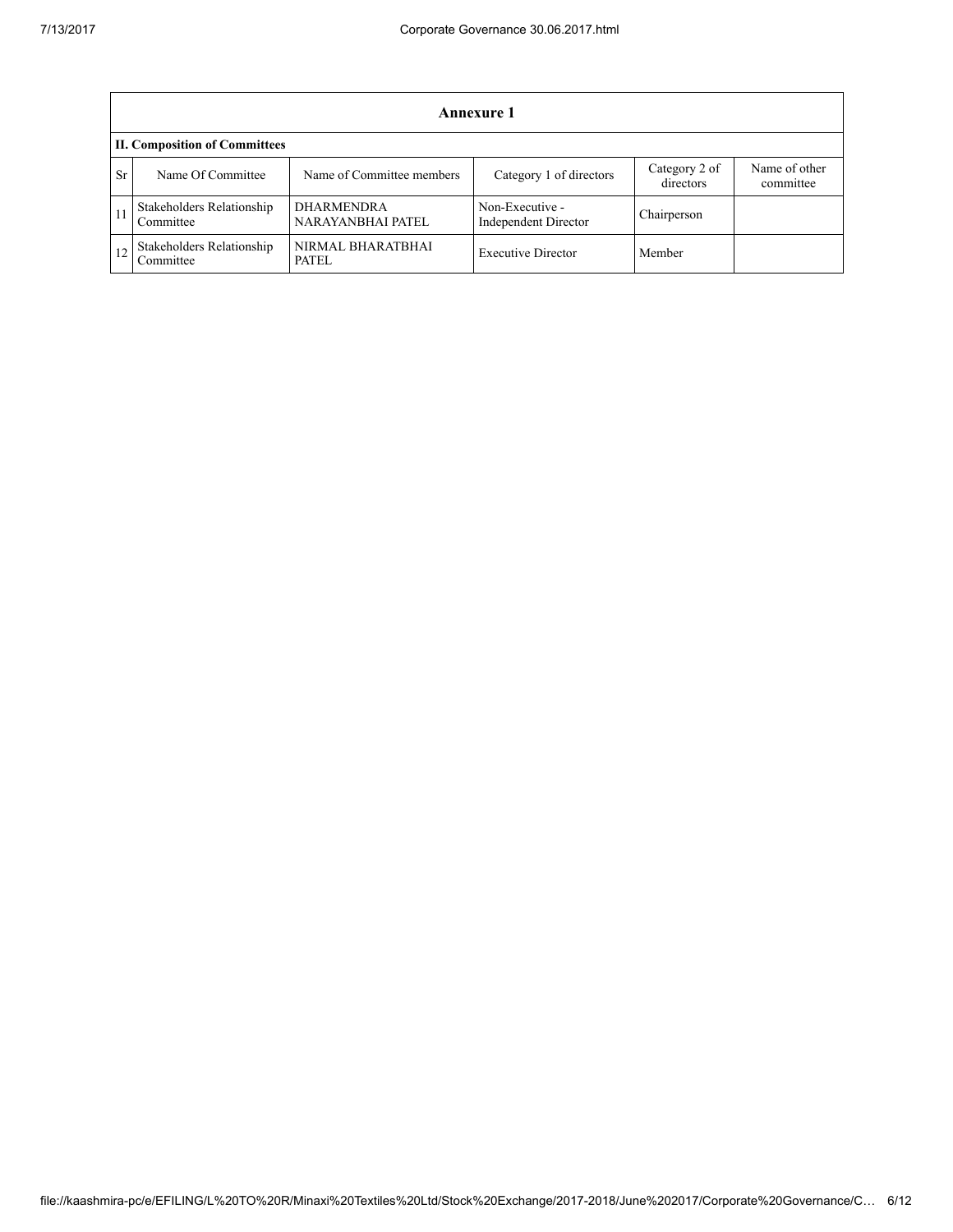|                | <b>Annexure 1</b>                                                |                                                       |                                                                |  |  |  |  |  |
|----------------|------------------------------------------------------------------|-------------------------------------------------------|----------------------------------------------------------------|--|--|--|--|--|
|                | <b>Annexure 1</b>                                                |                                                       |                                                                |  |  |  |  |  |
|                | <b>III. Meeting of Board of Directors</b>                        |                                                       |                                                                |  |  |  |  |  |
|                | Disclosure of notes on meeting of board of directors explanatory |                                                       |                                                                |  |  |  |  |  |
| <b>Sr</b>      | Date(s) of meeting (if any) in the<br>previous quarter           | Date(s) of meeting (if any) in the<br>current quarter | Maximum gap between any two consecutive (in<br>number of days) |  |  |  |  |  |
| 1              | $02 - 01 - 2017$                                                 |                                                       |                                                                |  |  |  |  |  |
| $\overline{c}$ | 25-01-2017                                                       |                                                       | 22                                                             |  |  |  |  |  |
| 3              | 11-02-2017                                                       |                                                       | 16                                                             |  |  |  |  |  |
| 4              | 06-03-2017                                                       |                                                       | 22                                                             |  |  |  |  |  |
| 5              |                                                                  | 26-05-2017                                            | 80                                                             |  |  |  |  |  |
| 6              |                                                                  | 31-05-2017                                            | 4                                                              |  |  |  |  |  |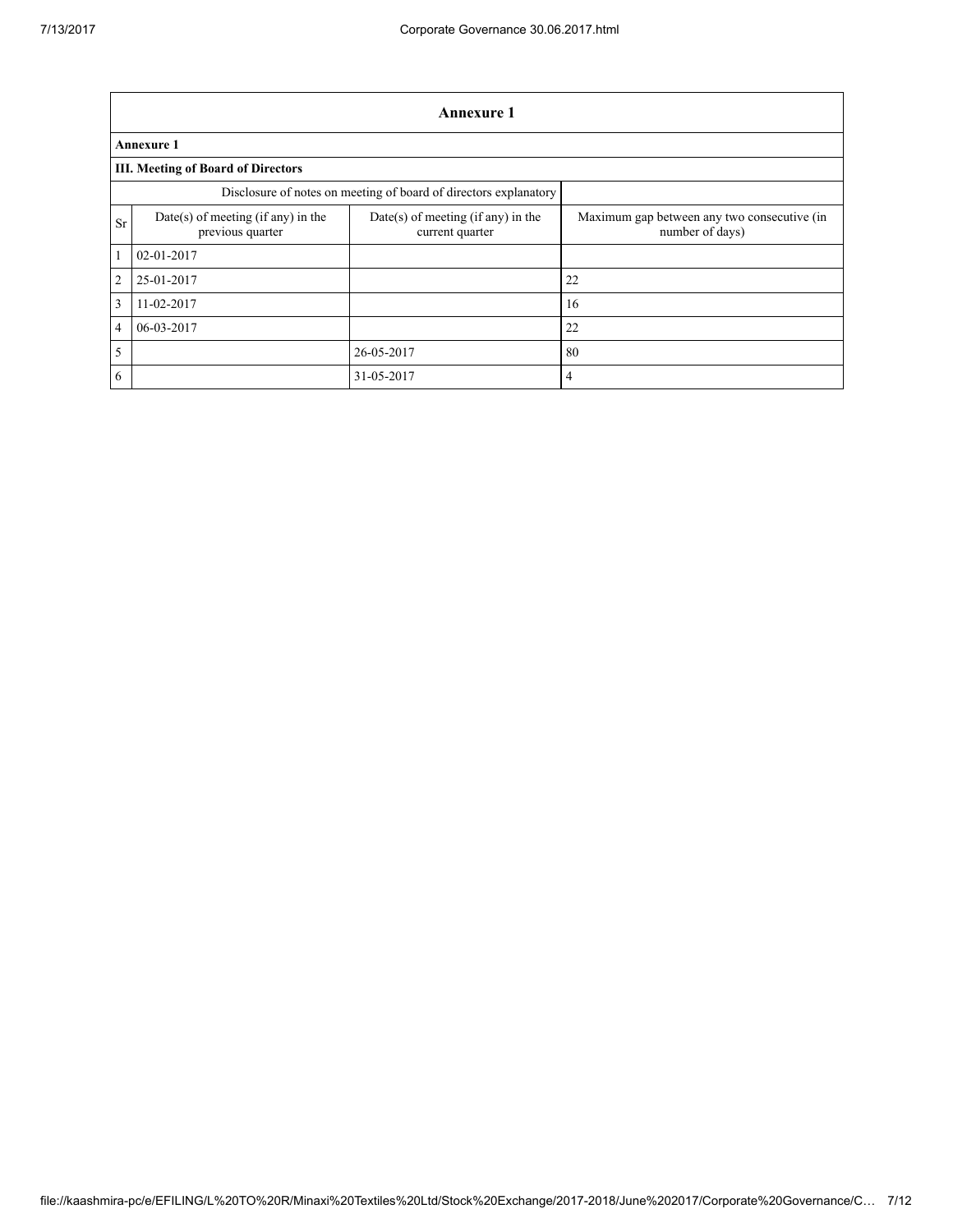|                | <b>Annexure 1</b>                                        |                                                                     |                                                     |                                            |                                                                     |                                                                               |                               |  |  |
|----------------|----------------------------------------------------------|---------------------------------------------------------------------|-----------------------------------------------------|--------------------------------------------|---------------------------------------------------------------------|-------------------------------------------------------------------------------|-------------------------------|--|--|
|                | <b>IV. Meeting of Committees</b>                         |                                                                     |                                                     |                                            |                                                                     |                                                                               |                               |  |  |
|                | Disclosure of notes on meeting of committees explanatory |                                                                     |                                                     |                                            |                                                                     |                                                                               |                               |  |  |
| <b>Sr</b>      | Name of<br>Committee                                     | $Date(s)$ of meeting<br>of the committee in<br>the relevant quarter | Whether<br>requirement of<br>Ouorum met<br>(Yes/No) | Requirement<br>of Ouorum<br>met (details)  | $Date(s)$ of meeting of<br>the committee in the<br>previous quarter | Maximum gap between<br>any two consecutive<br>meetings (in number of<br>days) | Name of<br>other<br>committee |  |  |
|                | Audit<br>Committee                                       | 26-05-2017                                                          | Yes                                                 | All four<br>directors<br>remain<br>present | 11-02-2017                                                          | 103                                                                           |                               |  |  |
| $\overline{2}$ | <b>Stakeholders</b><br>Relationship<br>Committee         | 26-05-2017                                                          | Yes                                                 | All four<br>directors<br>remain<br>present | 11-02-2017                                                          | 103                                                                           |                               |  |  |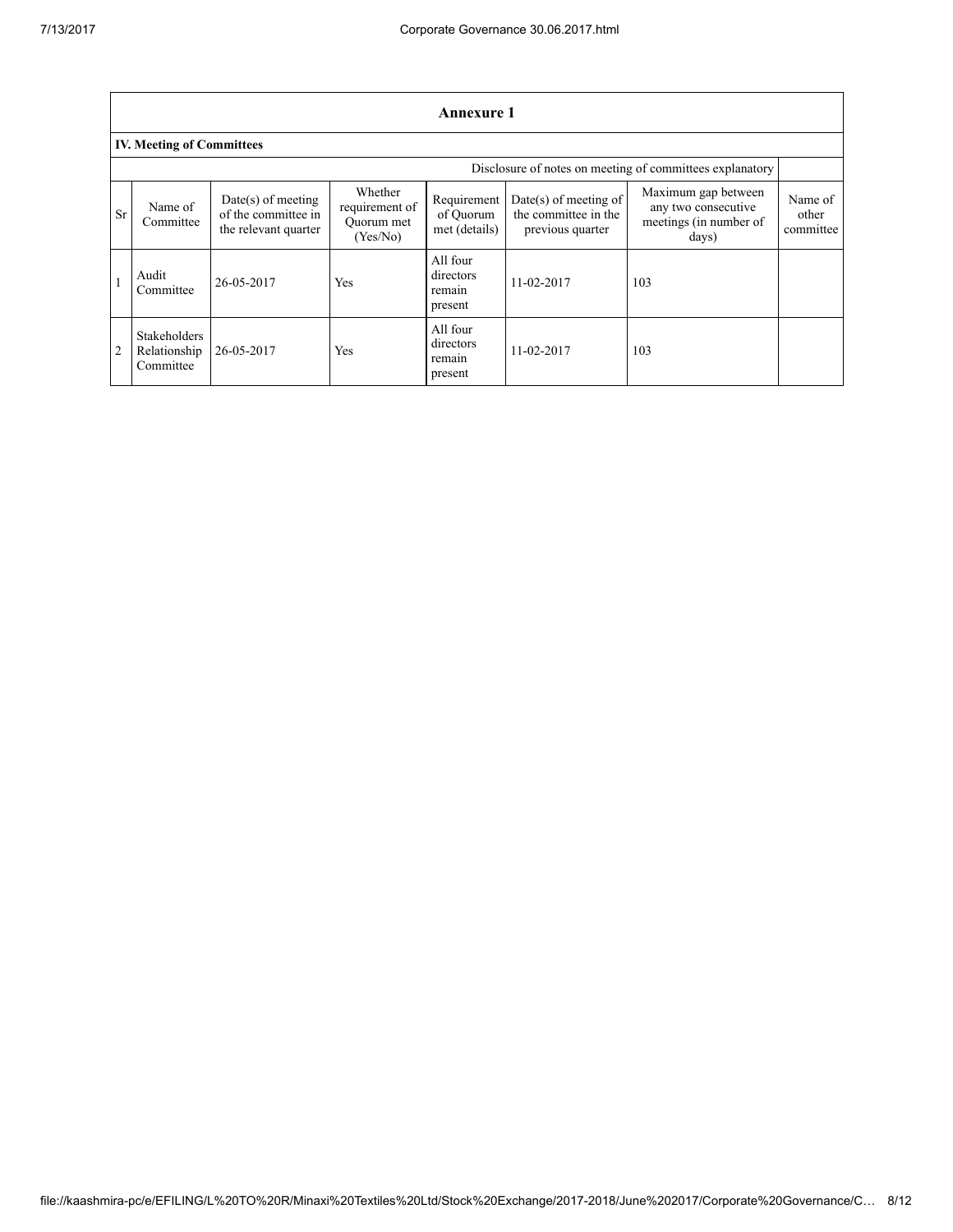|                | Annexure 1                                                                                                |                                  |                                                                    |  |  |  |  |
|----------------|-----------------------------------------------------------------------------------------------------------|----------------------------------|--------------------------------------------------------------------|--|--|--|--|
|                | V. Related Party Transactions                                                                             |                                  |                                                                    |  |  |  |  |
|                | Subject                                                                                                   | Compliance status<br>(Yes/No/NA) | If status is "No" details of non-<br>compliance may be given here. |  |  |  |  |
|                | Whether prior approval of audit committee obtained                                                        | NA                               |                                                                    |  |  |  |  |
| $\overline{2}$ | Whether shareholder approval obtained for material RPT                                                    | NA.                              |                                                                    |  |  |  |  |
| $\mathcal{F}$  | Whether details of RPT entered into pursuant to omnibus approval<br>have been reviewed by Audit Committee | NА                               |                                                                    |  |  |  |  |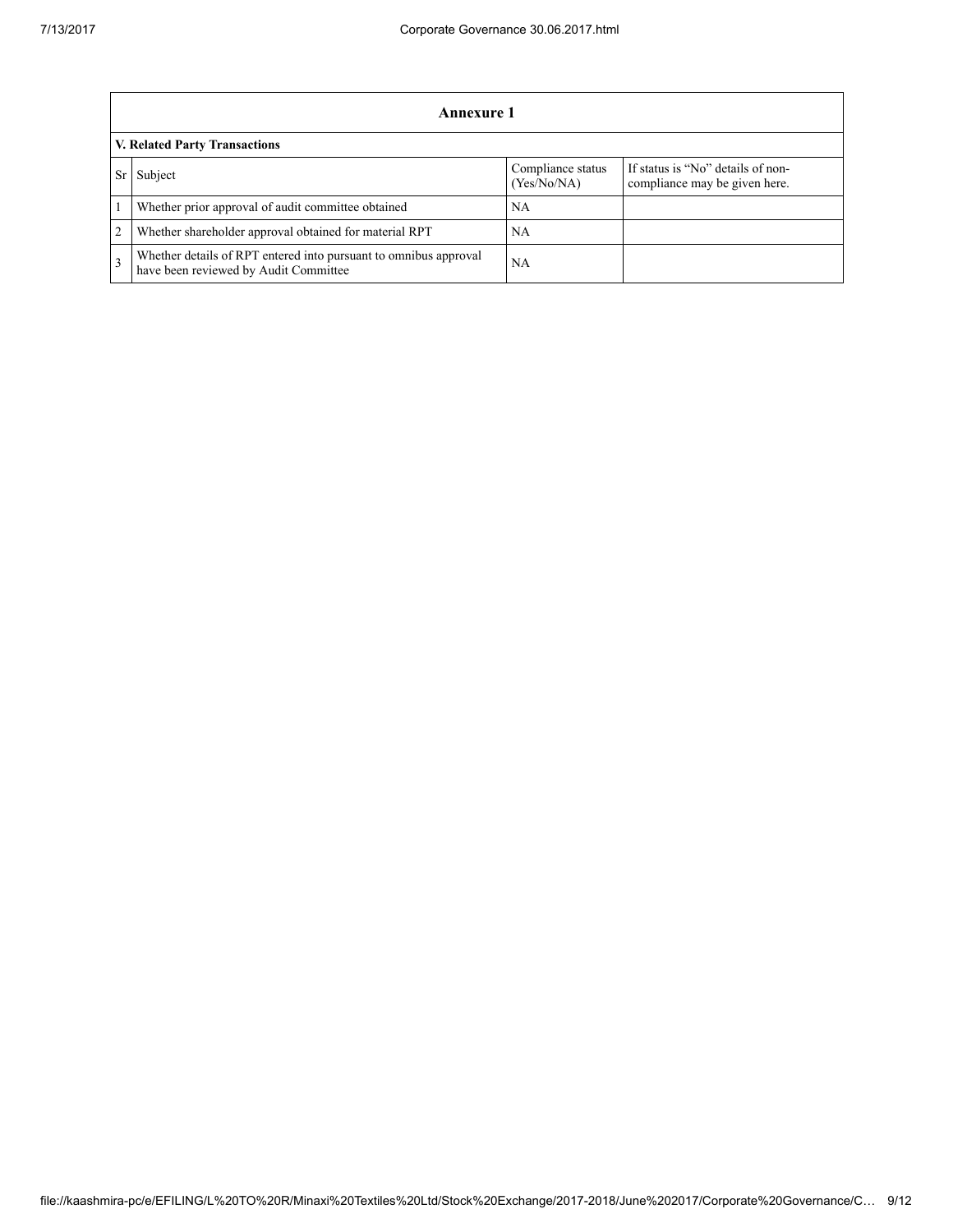|                | <b>Annexure 1</b>                                                                                                                                                                                               |                               |  |  |  |  |  |
|----------------|-----------------------------------------------------------------------------------------------------------------------------------------------------------------------------------------------------------------|-------------------------------|--|--|--|--|--|
|                | <b>VI. Affirmations</b>                                                                                                                                                                                         |                               |  |  |  |  |  |
| Sr             | Subject                                                                                                                                                                                                         | Compliance<br>status (Yes/No) |  |  |  |  |  |
|                | The composition of Board of Directors is in terms of SEBI (Listing obligations and disclosure requirements)<br>Regulations, 2015                                                                                | <b>Yes</b>                    |  |  |  |  |  |
| $\overline{c}$ | The composition of the following committees is in terms of SEBI(Listing obligations and disclosure requirements)<br>Regulations, 2015 a. Audit Committee                                                        | <b>Yes</b>                    |  |  |  |  |  |
| 3              | The composition of the following committees is in terms of SEBI(Listing obligations and disclosure requirements)<br>Regulations, 2015. b. Nomination & remuneration committee                                   | <b>Yes</b>                    |  |  |  |  |  |
| $\overline{4}$ | The composition of the following committees is in terms of SEBI(Listing obligations and disclosure requirements)<br>Regulations, 2015. c. Stakeholders relationship committee                                   | <b>Yes</b>                    |  |  |  |  |  |
| 5              | The composition of the following committees is in terms of SEBI(Listing obligations and disclosure requirements)<br>Regulations, 2015. d. Risk management committee (applicable to the top 100 listed entities) | <b>NA</b>                     |  |  |  |  |  |
| 6              | The committee members have been made aware of their powers, role and responsibilities as specified in SEBI<br>(Listing obligations and disclosure requirements) Regulations, 2015.                              | <b>Yes</b>                    |  |  |  |  |  |
| $\overline{7}$ | The meetings of the board of directors and the above committees have been conducted in the manner as specified in<br>SEBI (Listing obligations and disclosure requirements) Regulations, 2015.                  | Yes                           |  |  |  |  |  |
| 8              | This report and/or the report submitted in the previous quarter has been placed before Board of Directors.                                                                                                      | Yes                           |  |  |  |  |  |